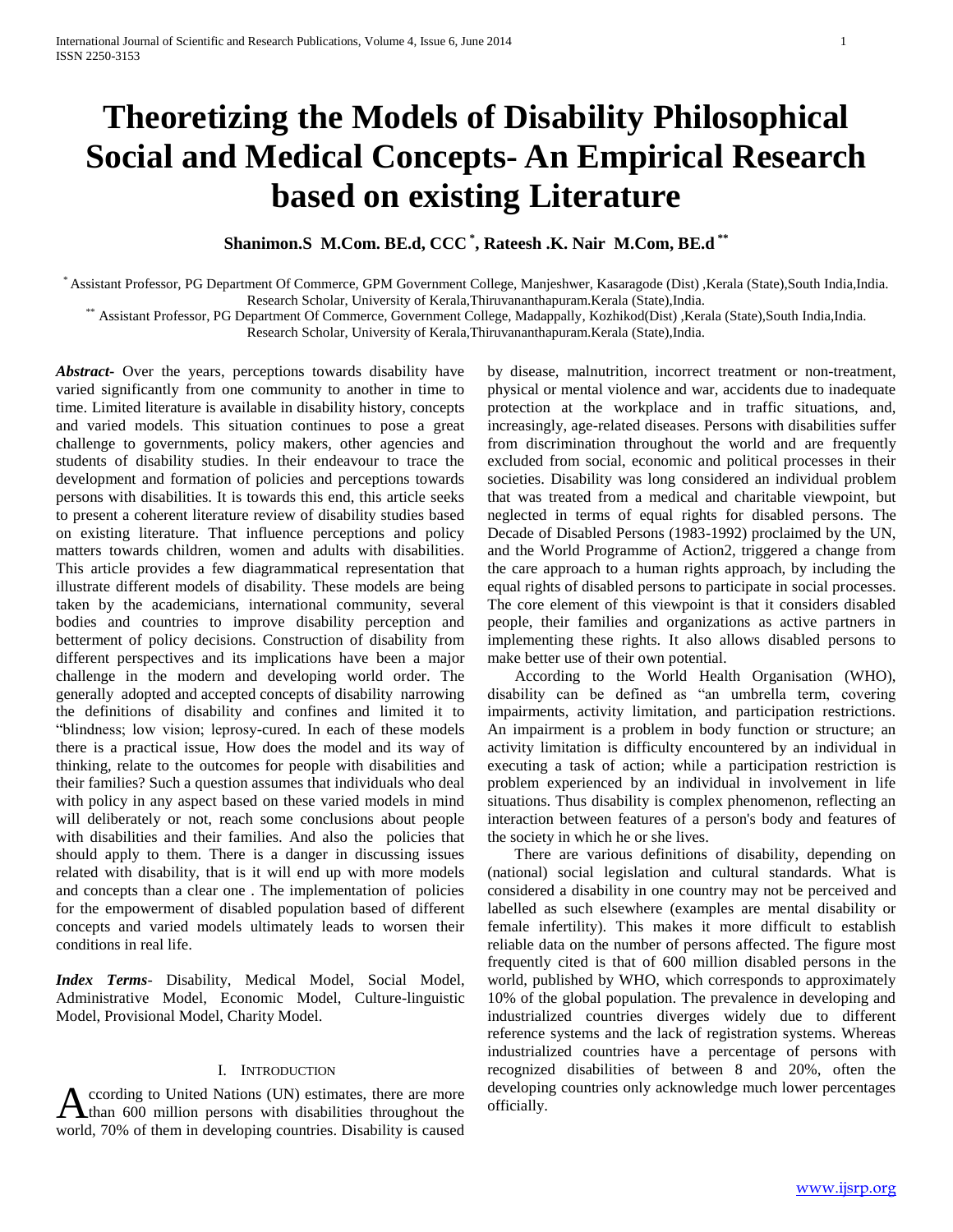International Journal of Scientific and Research Publications, Volume 4, Issue 6, June 2014 2 ISSN 2250-3153

## II. REVIEW OF LITERATURE

 The data was collected from existing studies, published articles, and reports of various national and international bodies and non-governmental agencies and various other sources. Information gathered was summarized for theoretical context and analyzed conceptually. Information was depicted under categories of model shapes of disability and its historical, philosophical characteristics, The study is purely an empirical study based on past data address the problem in policy formation based of differential models and concepts of disability.

## **Relevance and Importance of the Study**

 There are various ways of thinking about disability; various models that reflect how any one of us conceptualizes disability as a condition, how any one of us responds to that condition in others, and how any one of us and, ultimately, how all of us, through the policy-making processes-respond to people with disabilities and the claims they assert. We have based these models in part on the perspectives that our respondents shared as they engaged in focus groups or individual interviews related to the core concepts of disability policy. We also have based these models on the statutes and cases that we set out in the Matrix. By no means have we been comprehensive in describing the policies (statutes and cases) that attach to these models or in exemplifying the models. We have, however, suggested that the perspectives of policy leaders and of their constituents do ultimately reflect how they—and how "we the people"--think about disability and thus how we structure our public policy responses to it and to people who have disabilities.

 One cannot understand the under structures of the core concepts of disability policy without also acknowledging and beginning to understand the ways in which we and others think about disability. Finally, we have argued that for each of the models, there is a practical issue: How does the model and its way of thinking relate to the outcomes for people with disabilities and their families? Such a question assumes that individuals who deal with policy in any aspect with these various models in mind will, deliberately or not, reach some conclusions about people with disabilities, their families, and the policies that should apply to them. In reaching these points, that is, in coming to the "so what" challenge, they can advance the interests of people with disabilities of and their families by connecting to the core concepts. Is it appropriate for their thoughts about disability to relate to a core concept? We think so, because thinking implies action, and action in policy should be related to what is core.

## **Philosophical and historical Concept of Disability.**

 The Plato's *Republic* as one of the first, foundational philosophical texts to specifically argue that an ideal city governed by reasonableness should actively kill individuals with intellectual and physical disabilities because such individuals embody injustice as the lack of order. Although the programs of *euthanasia* found within the *Republic* have been largely analyzed simply as historical facts about ancient Greek culture, Plato should be understood as one of the first philosophers to introduce a conception of normative human embodiment based on rationally-identifiable criteria in direct contradistinction to a defective form of embodiment (see Moravcsik 1976; Galton

1998; Carrick 2001; MacFarlane and Ronald 2004). That is, Plato's argumentation in effect creates a philosophical conception of disability as a type of deficiency when compared to that which is considered fully rational, healthy, or ideally human. Despite the relative dearth of scholarship on this particular issue, there are some notable exceptions that focus on Plato's considerations of disability without adequately addressing the philosophical and rational sources of such argumentation (Jowett 1986; Goodey 1992; Stainton 2001; Becker 2005).

## **Souls, Bodies, and Cities**

 Before turning to the specific argumentation concerning the treatment of individuals with disabilities in the *Republic*, a brief analysis of Plato's teleological conception of human embodiment must be understood. More specifically, the reasoning put forth behind the proposal of using rationality to manipulate individual human bodies and collectives is fundamentally important for understanding the relationship between philosophy and disability insofar as the rationalization of individuals with disabilities follows from others commitments concerning the nature of the world, health, and the human soul.The conception of human embodiment put forward in the *Republic* by Plato*,* and by correlate the rejection of defective human embodiment in the form of *euthanasia*, marks an important development in Platonic thought. In the early, so-called "Socratic" dialogues, Plato has Socrates argue in large part for a type of dualistic intellectualism whereby the reasoning faculty (*nous*) of the human soul (*psychē*) is prioritized over and above the physical body (Reynolds 2004). That is, the physical body is primarily equated with the transient nature of matter within the realm of becoming (*genesis*) as distinct from and ultimately contrary to philosophical wisdom because the body through itself has no rational access to the intelligible realm of ideas (Reynolds 2004; cf. *Phaedo* 73b-74b; *Meno* 81b-82b). However, and despite this apparently crude prioritization of the soul over the body in the early and earlymiddle dialogues, Plato presents a much more nuanced understanding of human embodiment in the *Republic* by introducing a tripartite conception of the soul divided into three interrelated though distinct aspects, the rational (*nous*), spirited (*thumos*), and appetitive (*epithumia*) parts (*Republic* 437b5-441b in Hamilton & Cairns 1961; Brickhouse and Smith 2002).

 Based upon a theological and naturalistic conception of human embodiment and influenced by Pythagorean and Empedoclean conceptions of nature (*physis*), medicine, and health (*hygeia*), Plato understood bodily and psychical health not merely as medical states of the body but indications of the proper functionality of human nature itself (Carrick 2001, 37). Specifically, maintaining health and the equilibrium of humors is most explicitly tied to the teleological end of human nature in book IV of the *Republic* wherein Socrates argues that "to produce health is to establish the elements in a body in the natural relation of dominating and being dominated by one another, while to cause disease is to bring it about that one rules or is ruled by the other contrary to nature" (444d3-6). Health is thus characterized not as the contingent condition of a particular individual's body considered in isolation, but as an objective good associated with order, beauty, and proper functionality as a type of harmony (*harmonia*). Contrastingly, disease and dysfunction are associated directly with disorder, ugliness, the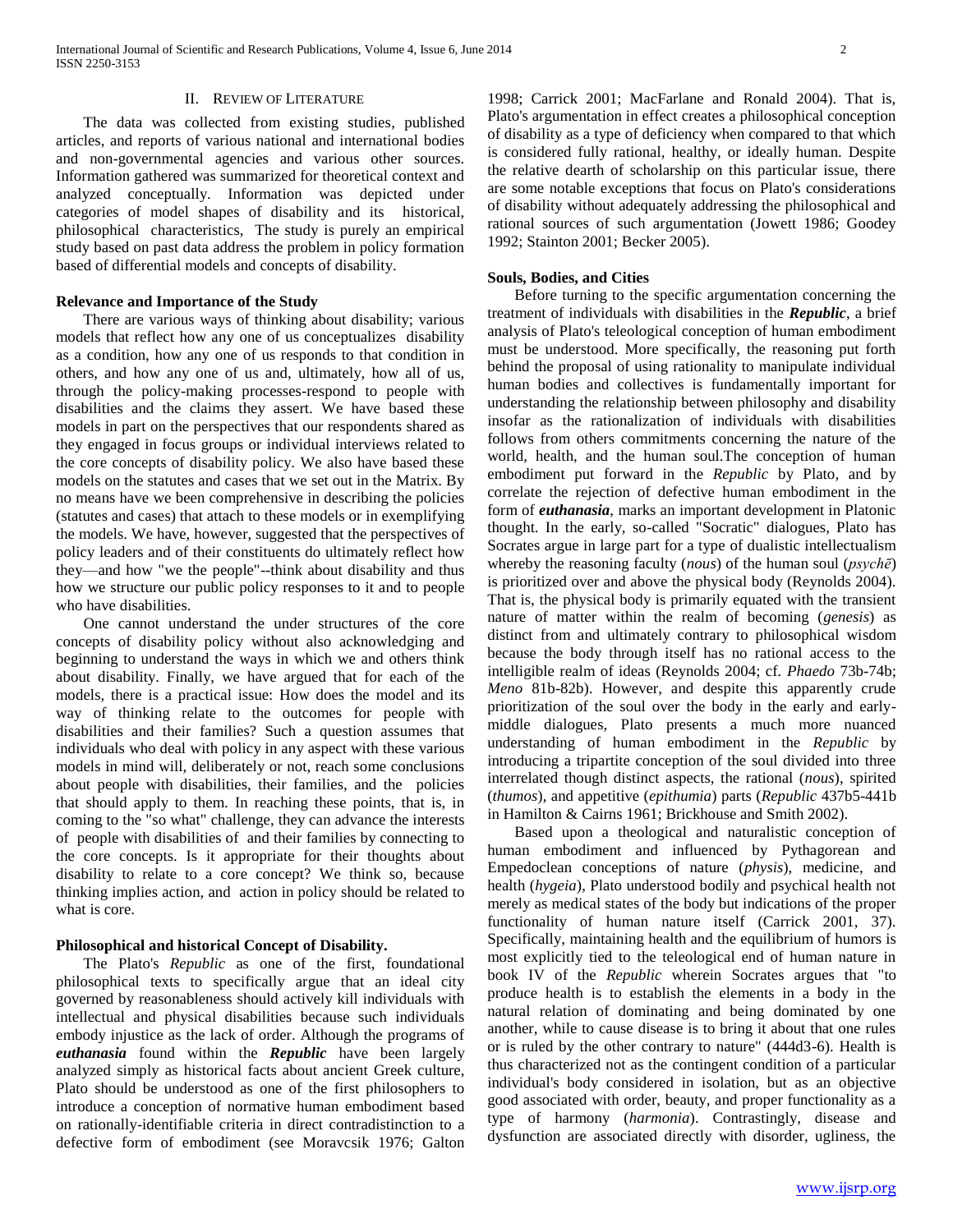bad condition of the soul, and most importantly for the *Republic, in*justice as a type of *dis*harmony.

 Philosophical discourse is predicated upon rationality and the application of rational principles, the exclusion of individuals with disabilities due to considerations of normative conceptions of embodiment will always remain an inherent possibility within human reasoning. The application of rational principles entails that incongruous, wasteful, and otherwise defective elements must be removed, and if such principles are instrumentally applied to human embodiment, then the result is that certain human beings themselves embody that which is inimical to reason and must be purged. However, as normative considerations of rationality and human embodiment will remain an inherent possibility, such attempts will also necessarily fail to adequately address human embodiment insofar as such rationalized schemas exclude some individuals and deny inevitable borderline cases to *appear* rationally coherent. The attempt to use rational principles to derive an intelligible basis for human embodiment exists only by denying those individuals that lie outside of and beyond reason, strictly construed. Thus rationalized conceptions of normative human embodiment cannot be fully deduced from philosophical principles alone without incompleteness, and only empirical rather than *a priori* rational considerations can adequately address the individuality and contingency of concrete human embodiment.

 While the exclusion of individuals with disabilities based upon philosophical or rational grounds in particular is beginning to currently decrease, understanding the motivation behind the philosophical attempt categorize a normative conception of embodiment is important as such exclusion will remain a possibility in the future. Additionally, numerous contemporary philosophers still appeal to a normative conception of embodiment when considering whether or not a being is a "person" who ought to enjoy certain medical and ethical considerations owing to cognitive criteria or considerations of physical ability. This contemporary trend is most explicit in the work of some bioethicists and utilitarian thinkers who attempt to categorize rationally-identifiable criteria for accepting or rejecting individuals based upon considerations of normative embodiment and the failure to achieve this embodiment as represented by disability; I refer mainly to thinkers such as Michael Tooley (1983), Peter Singer (1993), Helga Kuhse (1987), James Rachels (1986), and most recently, Alberto Giubilini and Fracesca Minerva (2012).

## III. MODELS OF DISABILITY

## THE SOCIAL MODEL OF DISABILITY

 The Social Model of Disability locates disability as being socially constructed through the creation of artificial attitudinal, organisational and environmental barriers. Impairment is regarded as being a normal part of the human condition, with everyone experiencing impairment differently and having different access needs. Life is accepted as including negative experiences, and impairment may be - but is not necessarily - one of them. Disabled people are defined as being people who experience the unnecessary barriers created by society within their daily life. Social model of disability has gained ground in the international debate. This views disability as a social construct and emphasizes society's shortcomings, stigmatization and discrimination in its reaction to persons with disability. It distinguishes between functional impairments (disability) both of a physical and psychological nature, and the loss of equal participation in social processes that only arises through interaction with the social setting (handicap). These developments have contributed to a new (WHO) model, which bears in mind social as well as functional and individual factors in its classification of health and health-related areas.

#### INDIVIDUAL AND SOCIAL MODELS

 There are two fundamental points that need to be made about the individual model of disability. Firstly, it locates the 'problem' of disability within the individual and secondly it sees the causes of this problem as stemming from the functional limitations or psychological losses which are assumed to arise from disability. These two points are underpinned by what might be called 'the personal tragedy theory of disability' which suggests that disability is some terrible chance event which occurs at random to unfortunate individuals. Of course, nothing could be further from the truth. The genesis, development and articulation of the social model of disability by disabled people themselves is a rejection of all of these fundamentals (Oliver 1990). It does not deny the problem of disability but locates it squarely within society. It is not individual limitations, of whatever kind, which are the cause of the problem but society's failure to provide appropriate services and adequately ensure the needs of disabled people are fully taken into account in its social organisation. Further, the consequences of this failure does not simply and randomly fall on individuals but systematically upon disabled people as a group who experience this failure as discrimination institutionalised throughout society. It would be possible to devote the rest of this paper, and much more, to discussing different models.

# THE MEDICAL MODEL OF DISABILITY

 The Medical Model of Disability locates disability as being a medical condition experienced by the individual affected, and disabled people are often referred to and defined by their impairments e.g. 'the blind', 'the deaf', 'epileptics', 'schizophrenics' etc. People with the same condition are expected to share the same experiences of their impairment and to have the same access needs, rather than each individual having different experiences and needs (as is actually the case). The medical model represents the notion of deafness as an impairment or problem that needs to be corrected. Many people who experience deafness later in life either suddenly or slowly over timeare likely to identify with this model. It is also the first model that parents are likely to apply or see applied by doctors to their deaf children upon diagnosis.Why then is the medicalisation of disability inappropriate? The simple answer to this is that disability is a social state and not a medical condition. Hence medical intervention in, and more importantly, control over disability is inappropriate. Doctors are trained to diagnose, treat and cure illnesses, not to alleviate social conditions or circumstances. Justification for this criticism rests upon the distinction between illness and disability and the fact that they are not the same thing;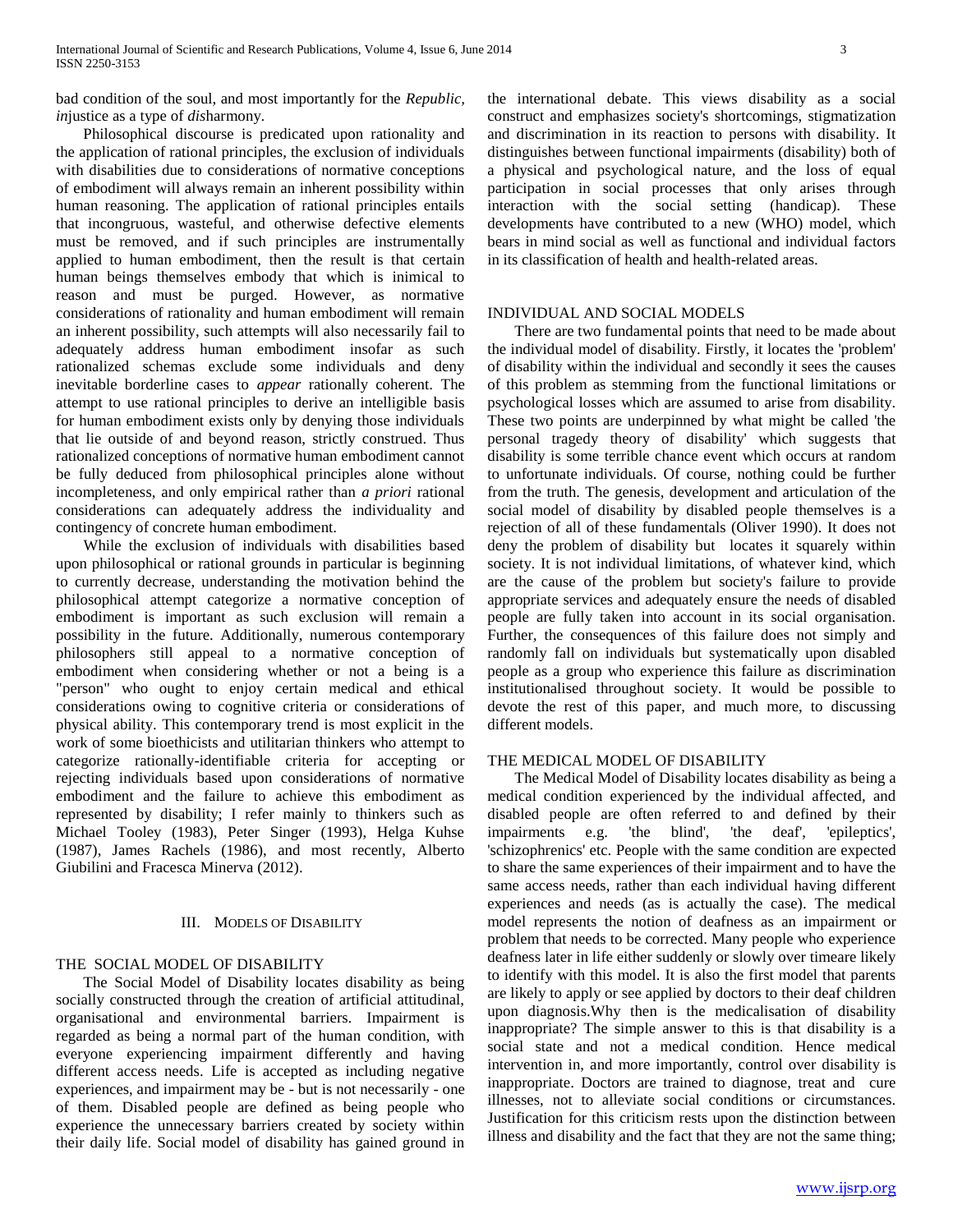some illnesses may have disabling consequences and many disabled people have illnesses at various points in their lives. Further, it may be entirely appropriate for doctors to treat illnesses of all kinds, though even here, the record of the medical profession is increasingly coming under critical scrutiny. Leaving this aside however, doctors can have a role to play in the lives of disabled people: stabilising their initial condition, treating any illnesses which may arise and which may or may not be disability related. The problem arises when doctors try to use their knowledge and skills totreat disability rather than illness.

## **Scientific Model of Disability**

 A Scientific Model of Disability include the belief that science is all-powerful and will soon eliminate abnormality forever. This is despite the fact that experienced scientists do not believe this at all, since their work proves daily that it is not true. However, scientists are largely unable to admit this in public because their ability to attract funds for their research depends on their fulfilling society's stereotypes. In reality, as the old saying goes, the more they learn, the more they realise they have yet to learn. Despite this, most people believe that scientists are experts in the most absolute sense, and this belief must form part of a Scientific Model of Disability.As we have seen, disabled people are of interest to scientists primarily because we help to advance the understanding of the 'normal' human body. Within a Scientific Model of Disability, then, normal people are the important ones. This is often voiced overtly by society, for example when urging drug testing to be carried out on disabled people rather than healthy volunteers.

 In fact, scientists rarely meet a disabled person in the course of their working week, either as colleagues - I was the first wheelchair user to have worked at the National Institute of Medical Research that anyone could remember, despite lab work being so easily adaptable to disabled people's access needs - or as research subjects, since research is now carried out largely at the cellular level. Similarly, within a Scientific Model of Disability, disabled people ourselves are invisible.

#### **Charity model of disability**

 The charity model of disability views the person with disabilities as the problem and dependent on the sympathy of others to provide assistance in a charity or welfare mode.

## **Right Base Model of Disability.**

 Right Base Model of Disability builds on the insights of the social model to promote creation of communities, which accept diversities and differences, and have a non discriminating environment in terms of inclusion in all aspects of the life of society. It took time to build consensus on a conceptual framework that reflected dimensions of disability beyond the medical. The International Classification of Impairment, Disability and Handicapped ( ICIDH) from WHO in 1980 was a breakthrough in this evolution, It recognised that personal, social and environmental factors are all that play in " creating" disability . This acknowledged that not only physical or mental impairments but the attitudes and institutions of society had significant impact on the opportunities of PWD.

#### **Model of Human Capacity**

 The Model of Human Capacity Studies deals generally with the sciences of human development: how individuals acquire various capacities. There are at least three submodels: medical/public health, psychological, and educational. Each has played and continues to play a large part in disability policy and ser vices and thus in the impact that core concepts and partnerships have on family quality of life. The medical/public health submodel generally regards the person with a disability as having a disease or condition that renders him or her "sick" and that is properly addressed through the usual means whereby physicians treat their patients. There are two aspects to the medical/public health model: physical medicine and psychiatry. That physical medicine and psychiatry have played significant roles in disability policy and in the lives of families cannot be doubted. The psychological submodel regards behaviour as a learned consequence to external stimuli. It holds that in order to modify behaviour, it will be necessary to control the environments and the conditions within these environments that produce behaviour. These conditions include relationships between the individual with a disability and others. The psychological submodel gave rise to the intervention known as applied behaviour analysis and, more recently, to the intervention known as positive behavioural supports.

#### **Educational submodel**

 The educational submodel holds that everyone can learn; there is no such person as one who is ineducable; and that, accordingly, all people who are of school age have a right to attend school if even one such person has the right to attend school. This submodel arose from research on language acquisition, was the foundation for the assertion in the early right-to-education. This submodel is associated with the core concept of anti-discrimination. The education submodel is also reflected in IDEA's principle of non-discriminatory evaluation and especially in the requirement for an evaluation of a student's cognitive capacities. It is also inherent in IDEA'S provisions that the student with a disability should have access to the general curriculum where, it is assumed, the student will learn certain skills (with accommodations) that will lead to an independent, economically self- sufficient, productive, and fully participatory life. This submodel thus is associated with the core concepts of integration, productivity and contribution, and autonomy (independence). It is responsible for a variety of teaching techniques tailored to the needs and capacities of the student, which collectively are expressed as individualized and appropriate education and related services.

#### **Model of Public Studies**

 The Model of Public Studies subsumes various disciplines that are linked to each other because each is basically concerned with the relationship between government and individuals. Along with the Model of Human Capacity, this was the most dominant way of thinking about disability in the United States during the 20th century, especially during the last 30 years of it. This is ot difficult to understand: The civil rights revolution that began when advocates for African -American students insisted that racially segregated education is inherently unequal set the precedent for the disability-rights movement, which began in earnest in the early 1970s when advocates for people with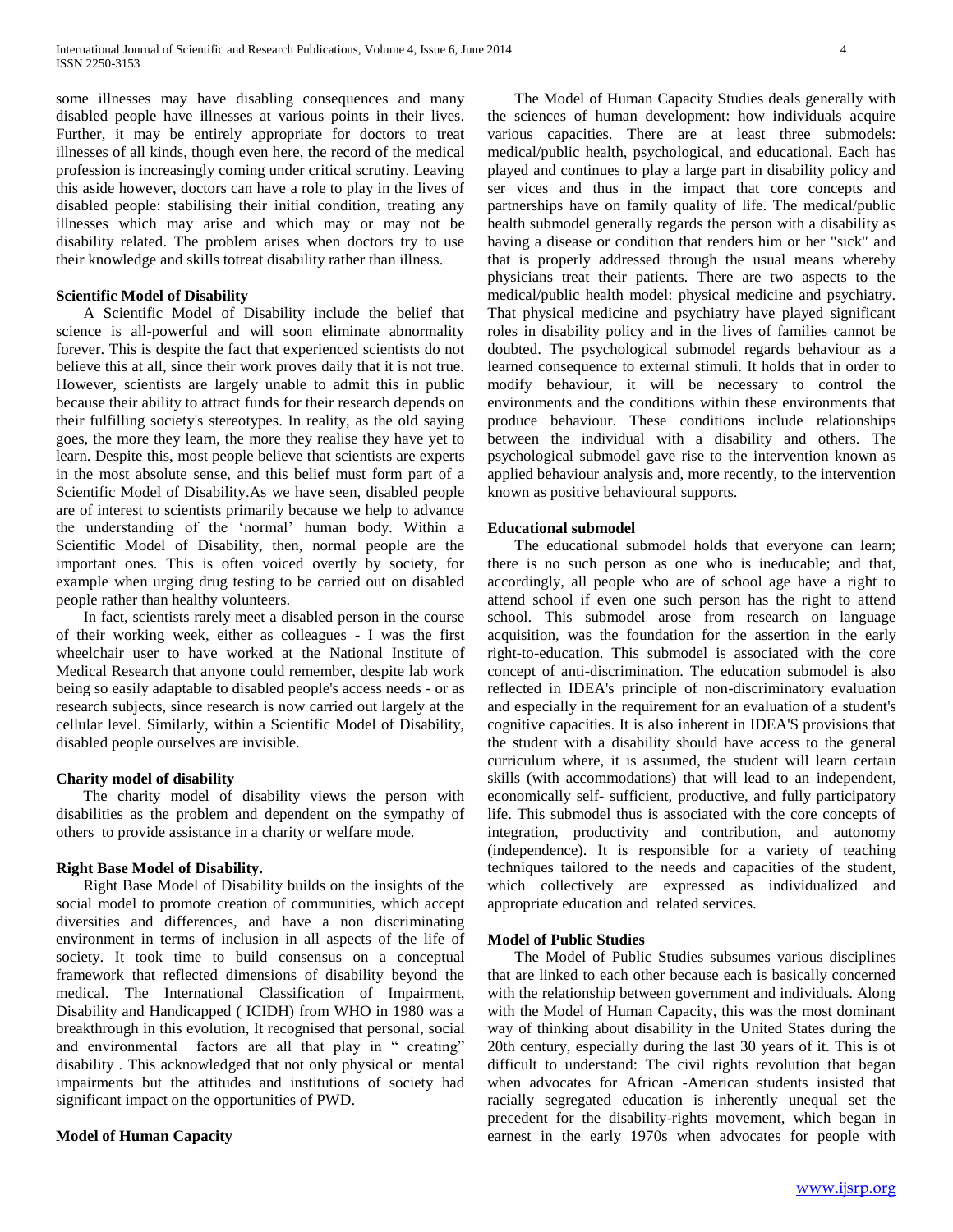disabilities successfully established the rights to education and rehabilitation in the least restrictive (most normal) settings. The core concepts associated with this model are antidiscrimination, autonomy, liberty, privacy and confidentially, integration, cultural responsiveness, service coordination and collaboration, empowerment/participatory decision making , professional and system capacity-building, and classification.

 The Model of Public Studies contains six submodels: law, political science and philosophy, political economy, demographics, public administration, and social welfare. None is entirely separate from the others; in fact, they tend to overlap significantly. The law submodel is concerned with the rules of a community-particularly the rules that derive from governments and their enforcement. It regards disability as an unalterable trait that thus should not be the basis for invidious treatment by governments; this is the core concept of antidiscrimination.

 The law submodel also regards disability as a condition that should evoke a positive response by government. As such, its concerns are with the substantive rights and entitlements of people with disabilities and their families, and with the procedures whereby those rights and entitlements are made available and their denial is remedied.Political science is the study of how governments work (the practice of government)and of the institutions of government; political philosophy is concerned with how to deploy or limit public (governmental) power so as to maintain the sanctity and quality of life of the governed.

 The political science and philosophy submodel conceptualizes disability as a human condition that should be addressed through political processes and that justifies, or does not justify, various governmental responses. Accordingly, some practitioners of this submodel are concerned with whether the majoritarian democratic processes are available to people with disabilities and their advocates, and, if so, how and with what results. Other practitioners are concerned with the nature and extent of the claims that people with disabilities legitimately may make on others and on the body politic; their issues are ones of the philosophy of government as applied to people with disabilities. Whatever the precise concern of the political scientist, the core concepts involved in this area are antidiscrimination, autonomy, privacy and confidentially, liberty, empowerment/ participatory decisionmaking, and classification.

 Political economy is the study of the ways in which economics and government politics interact. The political economy submodel addresses disability from the bases of (a) the allocation of resources in the public and private sectors of a national or subnational economy and (b) the maximization of effectiveness, efficiency, and choice (responding to the needs and preferences of individual consumers). It comes into play in such diverse arena.

 Demographics is the study of human populations, including their size, growth, density, and distribution, and it relies on statistics concerning birth, marriage, age, income, disease and disability, and human life. This discipline is concerned with population trends and the distribution of people throughout the nation or parts of the nation. In this submodel, the core concepts are antidiscrimination and, to a lesser degree, individualized and appropriate services and service coordination and collaboration. Public administration is the study of government organizations

and their relationships to other government organizations; it is concerned with how these organizations work and how they can be made more effective and efficient in carrying out the responsibilities assigned to them by appropriate branches of government. This submodel addresses how policies are administered, that is, how authorized services are imple mented and why those who are charged with implementation act in various ways when providing or denying services to people with disabilities and their families. public administration are the core concepts of capacity-building (at the system level), service coordination and collaboration, individualized and appropriate services, and accountability.

 Social welfare is the field of human service that is generally aimed at enriching and enhancing individual and group development or at alleviating adverse social and economic conditions. This submodel proceeds from a purposefully "caring" or "empowering" perspective about people with disabilities and their families. In this arena, the concern is with the core concepts of autonomy, privacy and confidentially, liberty, integration, cultural responsiveness, empowerment/participatory decisionmaking, and classification.

# **Model of Cultural Studies**

 This model approaches disability and the role of the individual and family affected by disability from the perspective of how they are viewed within their particular society. Unlike the Model of Human Capacity Studies, it is only very tangentially, if at all, concerned with understanding the causes of disability that may lie within the person and thus with the interventions that maybe addressed specifically and sometimes solely to the individual. Instead, it is more concerned with how people with and without disabilities regard the fact of disability, with how disability is conceptualized by various cultures, and with how disability is expressed or portrayed through the various modes of expression available to a culture or group of people. The core concepts associated with this model are cultural responsiveness, classification, family integrity and unity, family centeredness, autonomy, liberty, and protection from harm. There are five sub models: cultural anthropology, sociology, literature, the performing arts, and history.

# **Model of Ethical and Philosophical Studies**

 This model is concerned with the ethics and philosophies that shape the Cultural Studies and Public Studies models. Ethics is the study of moral standards and how they affect individual and group conduct. Its concerns are with the "right and wrong" of decisions about people with disabilities and their families, that is, about the morality of decisions affecting them. The core concepts associated with this model are protection from harm, prevention and amelioration, autonomy, and cultural responsiveness. Theology is the study of religion, and religion refers to people's beliefs and opinions concerning the existence, nature, and worship of one or more deities and those deities' intervention in the universe and in people's lives. Religion is concerned with how people think about deities and how that thinking affects their behaviour toward people with disabilities, their families, and the societies in which disability exists. Under this area fall debates about "wrongful life" and "wrongful birth" cases, about the quality and sanctity of life, about the essential attributes of being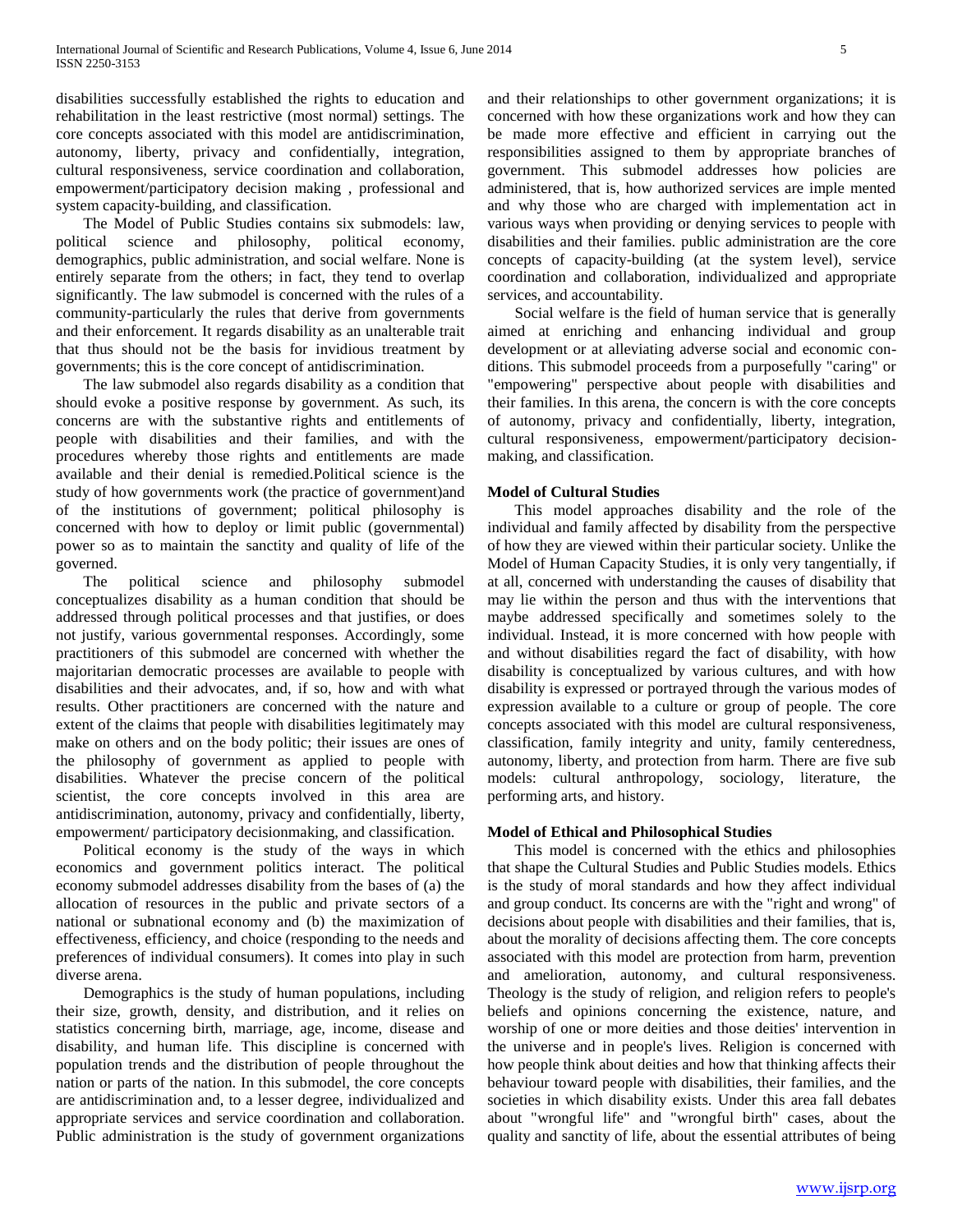human, and about the rightfulness/ wrongfulness of aborting a fetus diagnosed as having a disability or at risk of being born with a disability. These debates are cast in terms of what is "morally/ethically right" or what "God" commands our personal, societal, and policy responses to be. Like the Cultural Studies Model, this model shapes one's understanding about the existential or metaphysical meaning of disability.

#### **Model of Technology Studies**

 This model is concerned with the "built" or "constructed" environment, with the physical world that people with disabilities and their families inhabit. The core concepts associated with this model are antidiscrimination, productivity, integration, appropriate and individualized services, and capacitybuilding.This model is similar to the Human Capacity Studies Model and the Public Studies Model in that it has been applied directly in disability policy-making and service provision. Three sub models of this model are architecture, industrial engineering, and ergonomic cs. Technology Studies Model, The concern is with the core concepts of productivity, integration, individualized and appropriate services, capacity-building (that is, building the capacity of the individual, through individualized services, to be productive and integrated), and prevention.

#### **The Administrative Model of Disability.**

 The administrative model comes into effect when the deaf person is assessed post-diagnosis for benefits or an education. It may mark the point at which he starts to "come out.".The model point out the effect within which the disabled person is examined as the normal person or as the abled people to inculcate some benefit. This approach is emerging and developing intime.

#### **The Provisional Model of disability.**

 This is adhered to by those who believe that deaf people's access requirements have been met once they start using their designated equipment or the services of a lip speaker, note taker or sign language interpreter (SLI).

#### **The Culturo-linguistic Model of Disability.**

 Born deaf or prelingually deaf people, Deaf families and Deaf communities are likely to relate to this model because they regard deafness not as a disability, but as a cultural identity. This model is the most diametrically opposed to the medical model because it emphasises what the person has gained (as opposed to lost) through being deaf, i.e. a strong community, a language with its own syntax and grammar, enhanced visual perception, and a culture that he can truly empathise with. Some prelingually deaf people who learn BSL later in life also identify with this model due to long held beliefs commonly supported by evidence of discriminatory barriers that continue in adult hood that mainstream society or education has failed them.

#### **The Economic Model of Disability.**

 Evolution from the medical to social model of disability saw a major shift in attitude from one that concentrated on teaching an individual how to cope with a disability in an otherwise hostile environment to changing social attitudes to manipulate the environment to be more accessible to a person with a disability. It was a rights issue and based on the premise that society had an obligation to assist those with a disability. The final evolution is to stop concentrating on the "disability" but rather the needs and abilities in a customer focused environment. An economic model of disability changes the basic driver from a rights and compliance issue to a market demand driver. The economic model will change that focus by changing how access is looked upon. Once any industry appreciates that the disabled and their friends are a large market they will start to research their interests. The economic model is suggesting that the market already exists and is growing rapidly with the retiring baby boomers. The real issue is attracting them by providing the facilities and services that they need.This group will not identify with the disability sector but will simply want to keep doing those things that they have always done and even relive their youth in their retirement. Their abilities will not be what they were in their 20's but they will still expect be able to fulfil their aspirations. This impetus of new demand for more accessible facilities and service will change the paradigm for the disability sector. The business case is about making the industry aware of the market size and redefining disability away from the concept that it is an homogenous group to regarding it as significant group of people with differing levels of ability desires and needs.

 Economic model and realize that any disability is simply a different level of ability. We are not all equal in a number if ways. Physical ability is just one set in the total capability set of the human being. If we do take physical ability as the cornerstone of the push for greater accessibility then we need to put it into context. Evolution from the medical to social model of disability saw a major shift in attitude from one that concentrated on teaching an individual how to cope with a disability in an otherwise hostile environment to changing social attitudes to manipulate the environment to be more accessible to a person with a disability. It was a rights issue and based on the premise that society had an obligation to assist those with a disability. The final evolution is to stop concentrating on the "disability" but rather the needs and abilities in a customer focused environment.

# **The Human Rights Approach**

 The international development community is increasingly guided by a rights-based approach. This is an inclusive approach which calls for the participation of all groups of the population, but particularly disadvantaged persons in the development process, and for all people to have equal access to public services such as health and education. Inclusive development builds on the idea of a Society for All in which all people are equally free to develop their potential, contribute their skills and abilities for the common good and to take up their entitlements to social services. The human rights approach focuses not only on prevention and rehabilitation but also on equal rights to participation. It emphasizes strengthening the rights of people with disabilities, and fosters their participation in all aspects of society.

#### IV. CONCLUSION

 Here there is a danger that in discussing issue related to disability, that we will end up with more models than one. This is dangerous in that, if we are not careful we will spend all of our